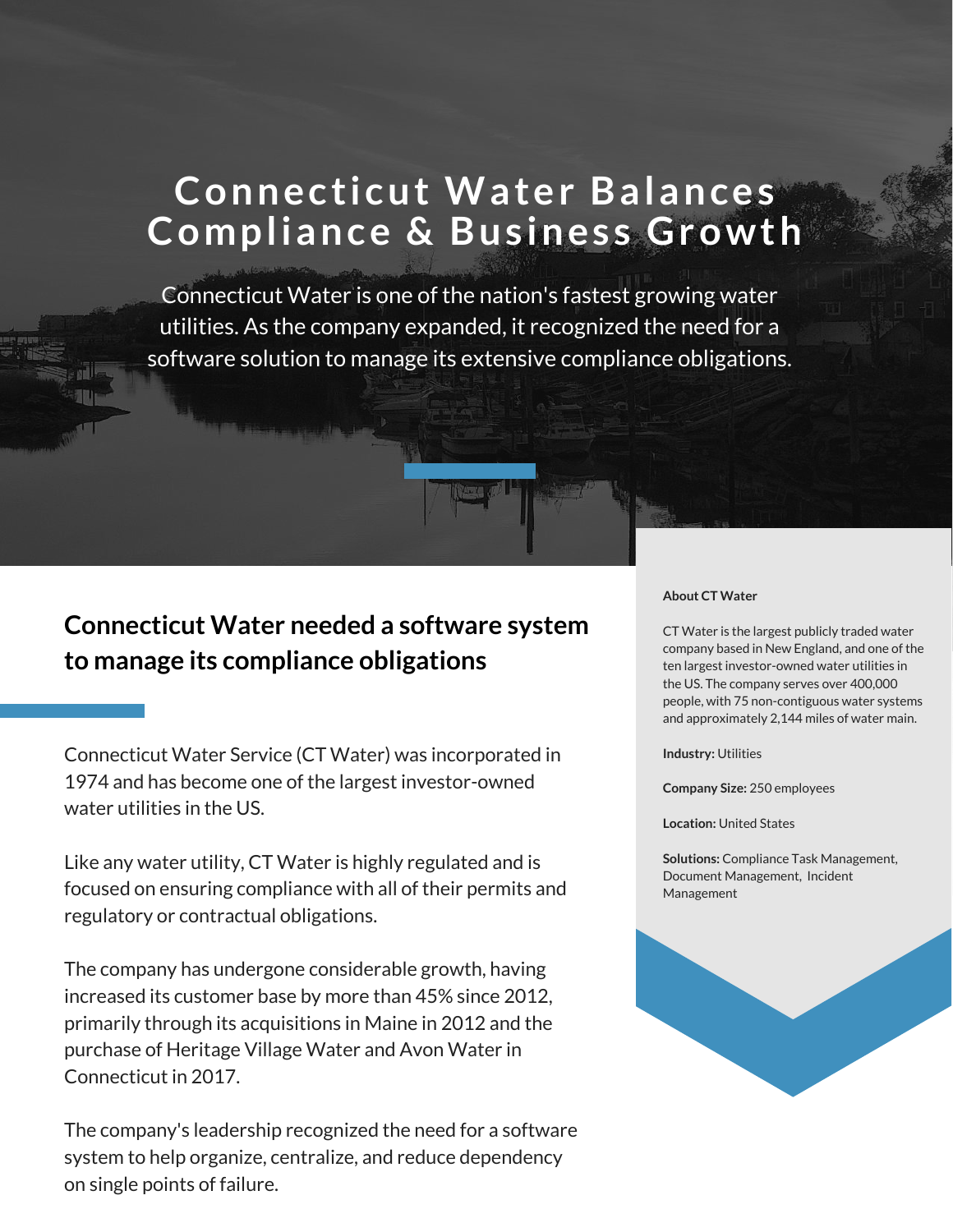#### **The team at CT Water outlined 5 key requirements for a software system:**

- Improving the organization, storage of, and access to documents and operational agreements
- Reducing the company's compliance risk by tracking obligations and due dates
- Managing follow-up actions related to environmental health and safety related incidents
- Providing timely reminders for the completion of key tasks
- Reducing reliance on institutional memory for critical obligations and succession planning



### **Finding a 'right-size' solution**

The team researched nearly a dozen different solutions before deciding on Perillon.

"It was all about right-sizing it for our company. We knew we wanted it to be simple, and we wanted a cloud-based solution to take the burden off our ITS team," explains Jessica Demar, Environmental and Regulatory Compliance Coordinator at CT Water.

CT Water appreciated the support Perillon offered as they introduced the new system to their employees.

"The implementation went really well," says Jessica."You're extremely responsive. You fix issues, and you don't mind explaining things more than once."

Since implementing the system, CT Water has worked with Perillon to make modifications and enhancements based on their users' experience in order to optimize its use across the organization.

# **H**Perillon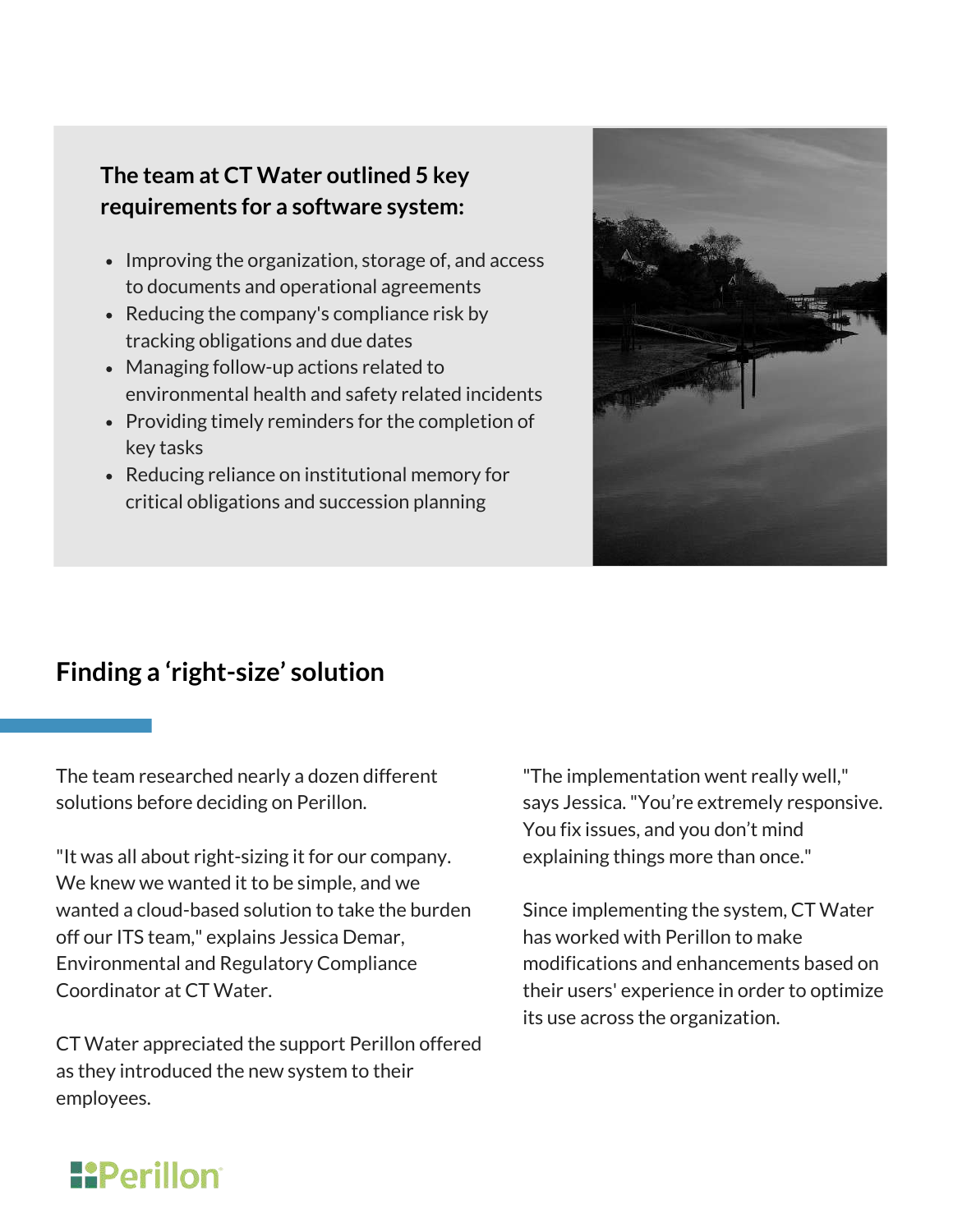### **Connecticut Water uses Perillon to ensure compliance**

Today, Connecticut Water leverages Perillon's TaskTrak and DocumenTrak modules to track the company's permits, contracts, and agreements and effectively manage over 600 company-wide compliance deadlines, reporting requirements, and renewal dates.

With Perillon in place, it's easy for everyone to find what they need. Says Jessica, "Leadership will come and ask me, 'How many of a particular type of permit do we have?' I can just search for the type of permit and they all come up. It's been a real timesaver to have this clearinghouse."

The team also uses IncidenTrak for water quality incidents. Email alerts and escalations have been especially helpful in making sure follow-up actions are completed on time.

"I would recommend Perillon to others because it greatly increases the efficiency of compliance tracking and verification, thereby allowing me more time to focus on other responsibilities. It gives us all greater confidence that we are meeting our obligations and minimizing our regulatory compliance risks."

### **Perillon helps manage natural turnover & succession planning**

Perillon has helped reduce CT Water's reliance on individuals to ensure critical obligations are met. Within the software, tasks are assigned to individuals and can be quickly identified and reassigned if someone leaves the organization.